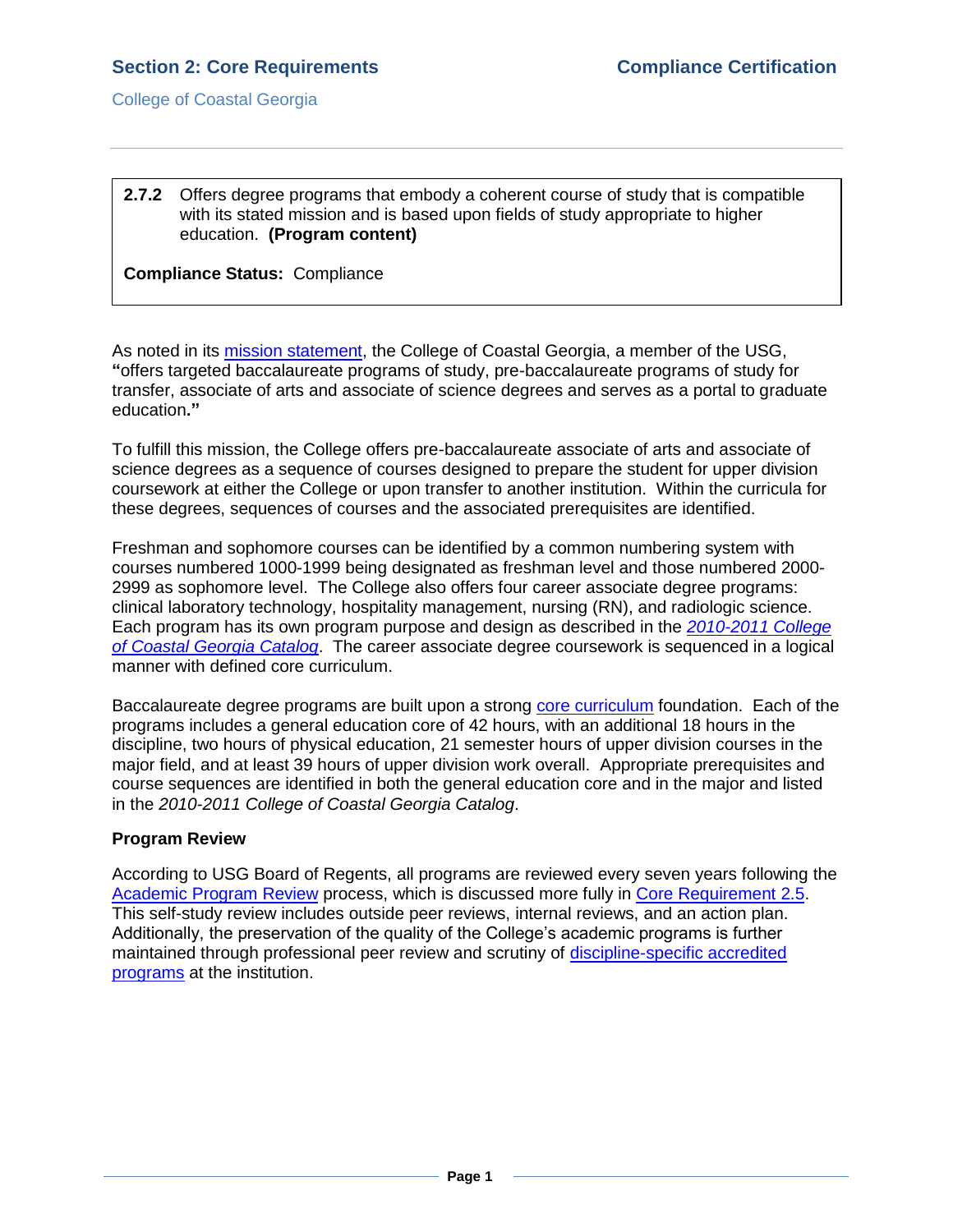College of Coastal Georgia

## **Degree Program Development**

In addition to the College's comprehensive curriculum development process, all degree programs must be approved by the USG Board of Regents to ensure that new majors are established only after a thorough and comprehensive analysis by the College faculty and administration, as well as the USG Academic Affairs Division and peers across the USG.

Recent baccalaureate degree program developments have followed the requirements of the National Council for Accreditation of Teacher Education (NCATE), the Georgia Board of Nursing, the National League for Nursing, and the Association to Advance Collegiate Schools of Business (AACSB) guidelines for the business administration programs, and the Commission on Accreditation for Health Informatics and Information Management Education.

To ensure that the degree requirements and course offerings for each major are properly designed, the College follows this procedure:

- All curriculum proposals developed within an academic department are first reviewed and approved by the School Dean, and then submitted to the Vice President for Academic Affairs to review for completeness.
- The proposal is then submitted to the Senate Curriculum Committee for review and approval. Recommendations from the Senate Curriculum Committee are sent to the Faculty Senate for review and approval.
- The Faculty Senate reviews the recommendations from the Curriculum Committee, and if approved, forwards the recommendation to the President.
- If the President approves the proposal, it is forwarded to the USG Board of Regents for final review and approval.

#### **New Degree Programs**

In March 2011, the College received approval from the USG Board of Regents for two new baccalaureate degree programs to begin Fall Semester 2011. The Office of Institutional Effectiveness will submit a SACSCOC Substantive Change Prospectus for each program in April 2011.

The new degree programs include:

- Bachelor of Science in Psychology
	- $\circ$  The program will consist of three areas of concentration: 1) an interdisciplinary concentration in the Psychology of Human Services, an emerging field at the intersection of psychology, health, and business; 2) an interdisciplinary concentration in Organizational and Community Leadership, an applied field based in organizational and community psychology and business; and 3) a traditional baccalaureate concentration in General Psychology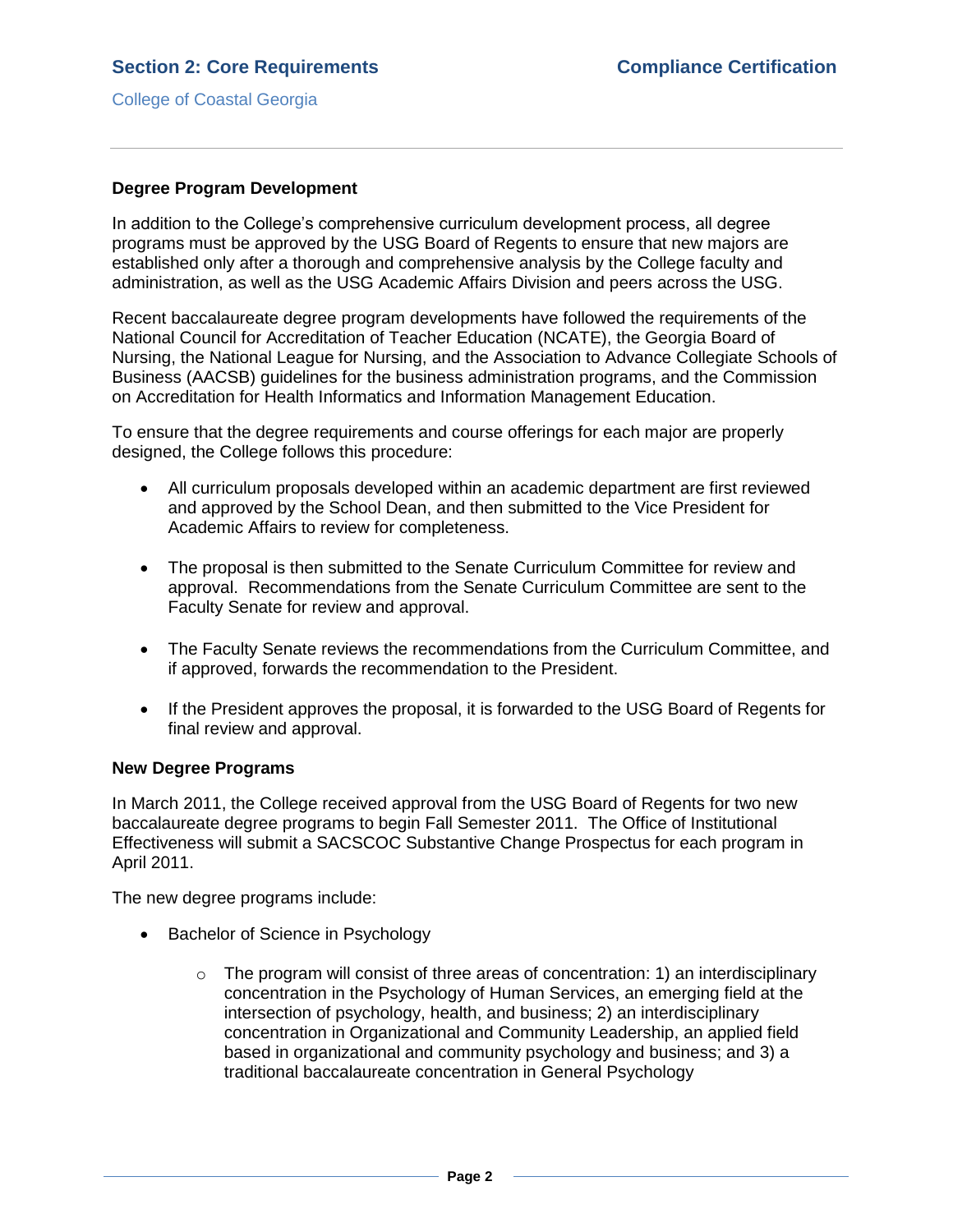# **Section 2: Core Requirements Compliance Certification**

- Bachelor of Science in Mathematics with a Secondary Education in Mathematics track and a Mathematics track
	- o The Secondary Education track will prepare future secondary mathematics teachers for the southeastern region of Georgia and beyond
	- o The Mathematics track will prepare students to successfully pursue occupations in various industry and government positions requiring bachelor-level proficiency in the mathematical sciences, or graduate education in the mathematical sciences and engineering

## **Fields of Study**

All associate and baccalaureate degree programs at the College "are based upon fields of study appropriate to higher education" as noted and described in the [National Center for Education](CIP2010Website.htm)  [Statistics Classification of Instructional Programs \(CIP-2010\),](CIP2010Website.htm) a "taxonomic scheme that supports the accurate tracking and reporting of fields of study and program completions activity," according to the Integrated Postsecondary Education Data System.